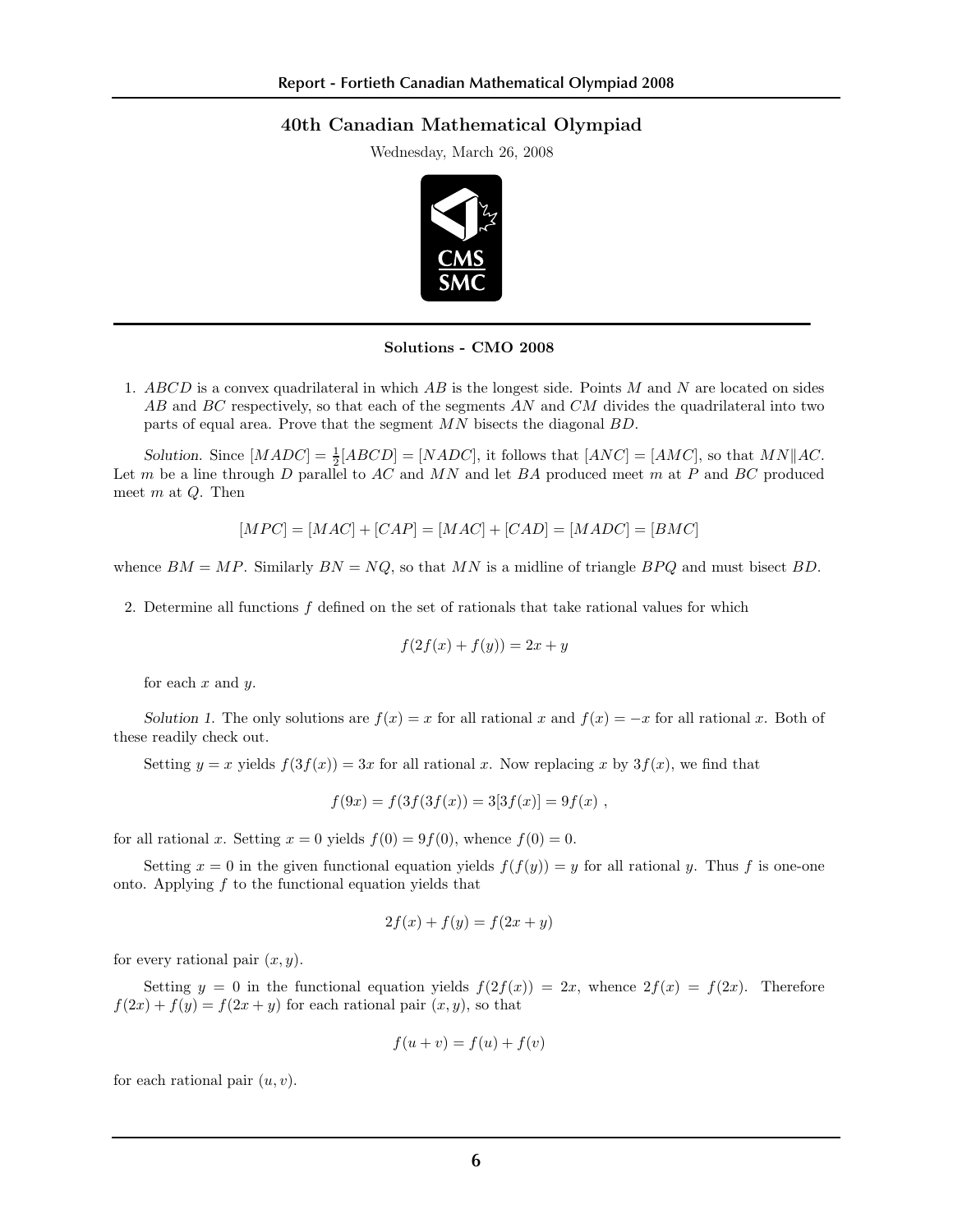Since  $0 = f(0) = f(-1) + f(1)$ ,  $f(-1) = -f(1)$ . By induction, it can be established that for each intger n and rational x,  $f(nx) = nf(x)$ . If  $k = f(1)$ , we can establish from this that  $f(n) = nk$ ,  $f(1/n) = k/n$  and  $f(m/n) = mk/n$  for each integer pair  $(m, n)$ . Thus  $f(x) = kx$  for all rational x. Since  $f(f(x)) = x$ , we must have  $k2 = 1$ . Hence  $f(x) = x$  or  $f(x) = -x$ . These check out.

Solution 2. In the functional equation, let

$$
x = y = 2f(z) + f(w)
$$

to obtain  $f(x) = f(y) = 2z + w$  and

for each rational pair (u, v).

$$
f(6z + 3w) = 6f(z) + 3f(w)
$$

for all rational pairs  $(z, w)$ . Set  $(z, w) = (0, 0)$  to obtain  $f(0) = 0$ ,  $w = 0$  to obtain  $f(6z) = 6f(z)$  and  $z = 0$ to obtain  $f(3w) = 3f(w)$  for all rationals z and w. Hence  $f(6z + 3w) = f(6z) + f(3w)$ . Replacing  $(6z, 3w)$ by  $(u, v)$  yields

$$
f(u + v) = f(u) + f(v)
$$

for all rational pairs  $(u, v)$ . Hence  $f(x) = kx$  where  $k = f(1)$  for all rational x. Substitution of this into the functional equation with  $(x, y) = (1, 1)$  leads to  $3 = f(3f(1)) = f(3k) = 3k2$ , so that  $k = \pm 1$ . It can be checked that both  $f(x) \equiv 1$  and  $f(x) \equiv -1$  satisfy the equation.

Acknowledgment. The first solution is due to Man-Duen Choi and the second to Ed Doolittle.

3. Let a, b, c be positive real numbers for which  $a + b + c = 1$ . Prove that

$$
\frac{a - bc}{a + bc} + \frac{b - ca}{b + ca} + \frac{c - ab}{c + ab} \leq \frac{3}{2}.
$$

Solution 1. Note that

$$
1 - \frac{a - bc}{a + bc} = \frac{2bc}{1 - b - c + bc} = \frac{2bc}{(1 - b)(1 - c)}.
$$

The inequality is equivalent to

$$
\frac{2bc}{(1-b)(1-c)} + \frac{2ca}{(1-c)(1-a)} + \frac{2ab}{(1-a)(1-b)} \ge \frac{3}{2}.
$$

Manipulation yields the equivalent

$$
4(bc+ca+ab-3abc) \ge 3(bc+ca+ab+1-a-b-c-abc) .
$$

This simplifies to  $ab + bc + ca \geq 9abc$  or

$$
\frac{1}{a} + \frac{1}{b} + \frac{1}{c} \ge 9.
$$

This is a consequence of the harmonic-arithmetic means inequality.

Solution 2. Observe that

$$
a + bc = a(a + b + c) + bc = (a + b)(a + c)
$$

and that  $a + b = 1 - c$ , with analogous relations for other permutations of the variables. Then

$$
(b + c)(c + a)(a + b) = (1 - a)(1 - b)(1 - c) = (ab + bc + ca) - abc.
$$

Putting the left side of the desired inequality over a common denominator, we find that it is equal to

= <del>1 + (a + ab) + (a + ab) + 3abc + 3abc + ab) + 3abc + 3abc + 3abc + 3abc + 3abc + 3abc + 3abc + 3abc + 3abc +</del>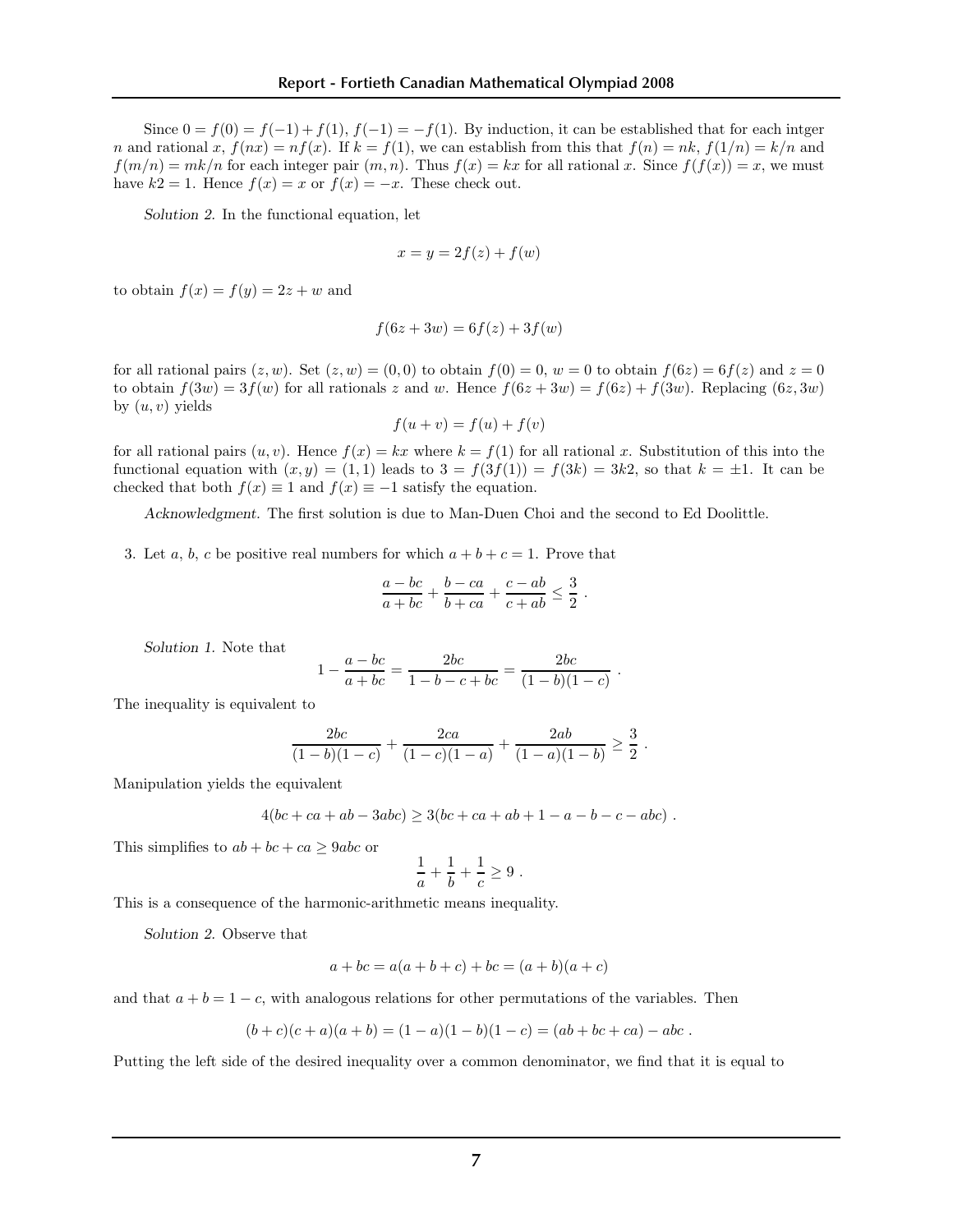Putting the left side of the desired inequality over a common denominator, we find that it is equal to

$$
\frac{(a-bc)(1-a)+(b-ac)(1-b)+(c-ab)(1-c)}{(b+c)(c+a)(a+b)} = \frac{(a+b+c)-(a2+b2+c2)-(bc+ca+ab)+3abc}{(b+c)(c+a)(a+b)}
$$

$$
= \frac{1-(a+b+c)2+(bc+ca+ab)+3abc}{(ab+bc+ca)-abc}
$$

$$
= \frac{(bc+ca+ab)+3abc}{(bc+bc+ab)-abc}
$$

$$
= 1 + \frac{4abc}{(a+b)(b+c)(c+a)}.
$$

Using the arithmetic-geometric means inequality, we obtain that

$$
(a+b)(b+c)(c+a) = (a2b+b2c+c2a)+(ab2+bc2+ca2)+2abc
$$
  
\n
$$
\geq 3abc+3abc+2abc = 8abc,
$$

whence  $4abc/[(a+b)(b+c)(c+a)] \leq \frac{1}{2}$ . The desired result follows. Equality occurs exactly when  $a = b =$  $c = \frac{1}{3}.$ 

4. Find all functions f defined on the natural numbers that take values among the natural numbers for which

$$
(f(n))^p\equiv n\ \mod f(p)
$$

for all  $n \in \mathbb{N}$  and all prime numbers p.

Solution. The substitution  $n = p$ , a prime, yields  $p \equiv (f(p))^p \equiv 0 \pmod{f(p)}$ , so that p is divisible by  $f(p)$ . Hence, for each prime p,  $f(p) = 1$  or  $f(p) = p$ .

Let  $S = \{p : p \text{ is prime and } f(p) = p\}$ . If S is infinite, then  $f(n)^p \equiv n \pmod{p}$  for infinitely many primes p. By the little Fermat theorem,  $n \equiv f(n)^p \equiv f(n)$ , so that  $f(n) - n$  is a multiple of p for infinitely many primes p. This can happen only if  $f(n) = n$  for all values of n, and it can be verified that this is a solution.

If S is empty, then  $f(p) = 1$  for all primes p, and any function satisfying this condition is a solution.

Now suppose that S is finite and non-empty. Let q be the largest prime in S. Suppose, if possible, that  $q \geq 3$ . Therefore, for any prime p exceeding q,  $p \equiv 1 \pmod{q}$ . However, this is not true. Let Q be the product of all the odd primes up to q. Then  $Q + 2$  must have a prime factor exceeding q and at least one of them must be incongruent to 1 (mod  $q$ ). (An alternative argument notes that Bertrand's postulate can turn up a prime p between q and 2q which fails to satisfy  $p \equiv 1 \mod q$ .

The only remaining case is that  $S = \{2\}$ . Then  $f(2) = 2$  and  $f(p) = 1$  for every odd prime p. Since  $f(n)2 \equiv n \pmod{2}$ ,  $f(n)$  and n must have the same parity. Conversely, any function f for which  $f(n) \equiv n$ (mod 2) for all n,  $f(2) = 2$  and  $f(p) = 1$  for all odd primes p satisfies the condition.

Therefore the only solutions are

•  $f(n) = n$  for all  $n \in \mathbb{N}$ ;

number n.

• any function f with  $f(p) = 1$  for all primes p;

• any function for which  $f(2) = 2$ ,  $f(p) = 1$  for primes p exceeding 2 and  $f(n)$  and n have the same parity.

5. A self-avoiding rook walk on a chessboard (a rectangular grid of squares) is a path traced by a sequence of rook moves parallel to an edge of the board from one unit square to another, such that each begins where the previous move ended and such that no move ever crosses a square that has previously been crossed, i.e., the rook's path is non-self-intersecting.

Let  $R(m, n)$  be the number of self-avoiding rook walks on an  $m \times n$  (m rows, n columns) chessboard which begin at the lower-left corner and end at the upper-left corner. For example,  $R(m, 1) = 1$  for all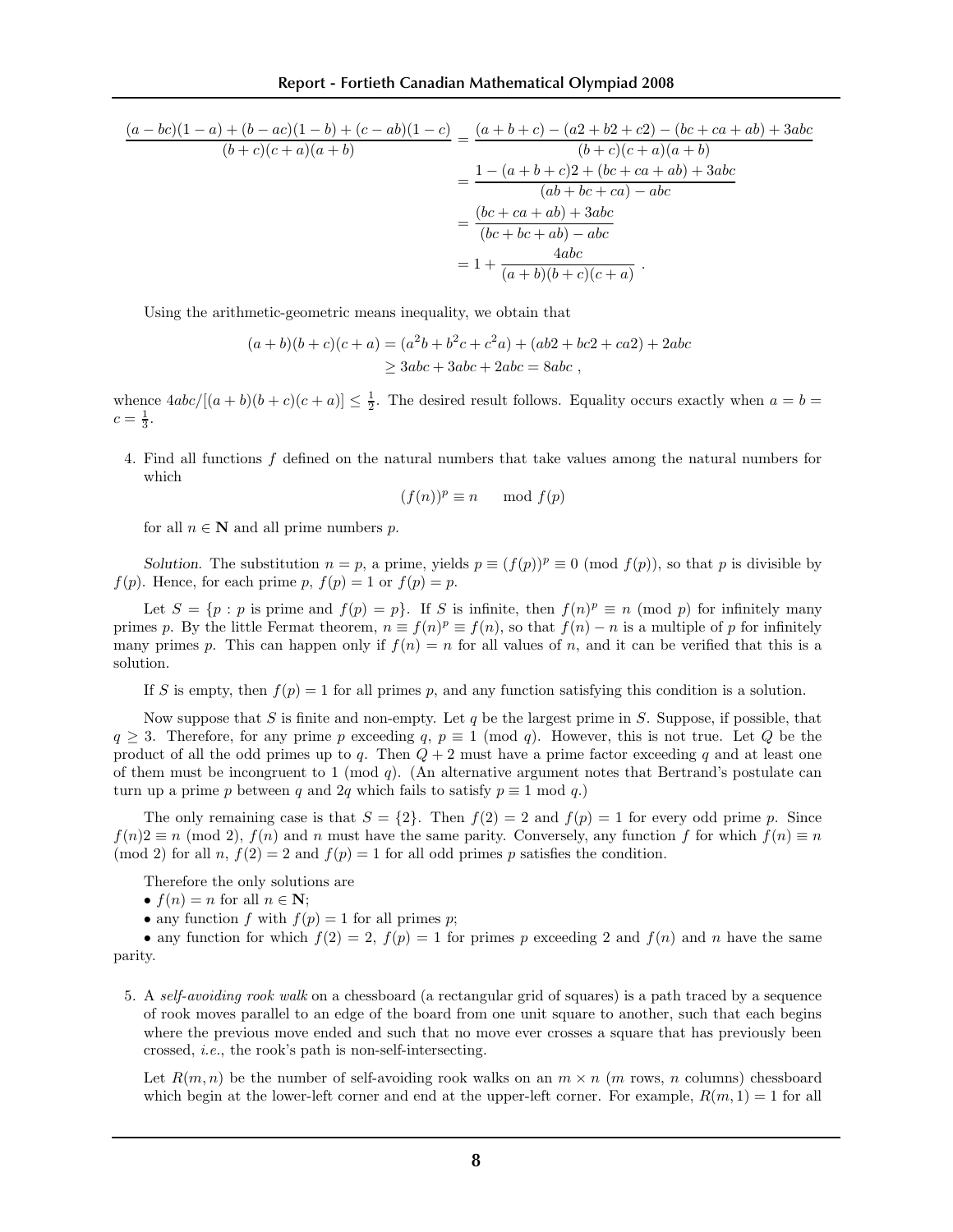natural numbers m;  $R(2, 2) = 2$ ;  $R(3, 2) = 4$ ;  $R(3, 3) = 11$ . Find a formula for  $R(3, n)$  for each natural number n.

Solution 1. Let  $r_n = R(3, n)$ . It can be checked directly that  $r_1 = 1$  and  $r_2 = 4$ . Let  $1 \le i \le 3$  and  $1 \leq j$ ; let  $(i, j)$  denote the cell in the *i*th row from the bottom and the *j*th column from the left, so that the paths in question go from  $(1, 1)$  to  $(3, 1)$ .

Suppose that  $n \geq 3$ . The rook walks fall into exactly one of the following six categories:

(1) One walk given by  $(1, 1) \rightarrow (2, 1) \rightarrow (3, 1)$ .

(2) Walks that avoid the cell (2, 1): Any such walk must start with  $(1, 1) \rightarrow (1, 2)$  and finish with  $(3, 2) \rightarrow$  $(3, 1)$ ; there are  $r_{n-1}$  such walks.

(3) Walks that begin with  $(1, 1) \rightarrow (2, 1) \rightarrow (2, 2)$  and never return to the first row: Such walks enter the third row from  $(2, k)$  for some k with  $2 \leq k \leq n$  and then go along the third row leftwards to  $(3, 1)$ ; there are  $n-1$  such walks.

 $(3, k) \to (3, k - 1) \to \cdots \to (3, 2) \to (3, 1)$  for some k with  $2 \le k \le n - 1$ ; there are  $r_{n-2} + r_{n-3} + \cdots + r_1$ (4) Walks that begin with  $(1, 1) \rightarrow (2, 1) \rightarrow \cdots \rightarrow (2, k) \rightarrow (1, k) \rightarrow (1, k+1)$  and end with  $(3, k+1) \rightarrow$ such walks.

(5) Walks that are the horizontal reflected images of walks in (3) that begin with  $(1, 1) \rightarrow (2, 1)$  and never enter the third row until the final cell; there are  $n - 1$  such walks.

(6) Walks that are horizontal reflected images of walks in (5); there are  $r_{n-2} + r_{n-3} + \cdots + r_1$  such walks.

Thus,  $r_3 = 1 + r_2 + 2(2 + r_1) = 11$  and, for  $n \ge 3$ ,

$$
r_n = 1 + r_{n-1} + 2[(n - 1) + r_{n-2} + r_{n-3} + \dots + r_1]
$$
  
= 2n - 1 + r\_{n-1} + 2(r\_{n-2} + \dots + r\_1),

and

$$
r_{n+1} = 2n + 1 + r_n + 2(r_{n-1} + r_{n-2} + \cdots + r_1).
$$

Therefore

$$
r_{n+1} - r_n = 2 + r_n + r_{n-1} \Longrightarrow r_{n+1} = 2 + 2r_n + r_{n-1} .
$$

Thus

$$
r_{n+1} + 1 = 2(r_n + 1) + (r_{n-1} + 1) ,
$$

whence

$$
r_n + 1 = \frac{1}{2\sqrt{2}}(1 + \sqrt{2})^{n+1} - \frac{1}{2\sqrt{2}}(1 - \sqrt{2})^{n+1},
$$

and

$$
r_n = \frac{1}{2\sqrt{2}}(1+\sqrt{2})^{n+1} - \frac{1}{2\sqrt{2}}(1-\sqrt{2})^{n+1} - 1.
$$

Solution 2. Employ the same notation as in Solution 1. We have that  $r_1 = 1$ ,  $r_2 = 4$  and  $r_3 = 11$ . Let  $n \geq 3$ . Consider the situation that there are  $r_{n+1}$  columns. There are basically three types of rook walks.

Type 1. There are four rook walks that enter only the first two columns.

Type 2. There are  $3r_{n-1}$  rooks walks that do not pass between the second and third columns in the middle row (in either direction), *viz.*  $r_{n-1}$  of each of the types:

$$
(1,1) \rightarrow (1,2) \rightarrow (1,3) \rightarrow \cdots \rightarrow (3,3) \rightarrow (3,2) \rightarrow (3,1);
$$
  

$$
(1,1) \rightarrow (2,1) \rightarrow (2,2) \rightarrow (1,2) \rightarrow (1,3) \rightarrow \cdots \rightarrow (3,3) \rightarrow (3,2) \rightarrow (3,1);
$$
  

$$
(1,1) \rightarrow (1,2) \rightarrow (1,3) \rightarrow \cdots \rightarrow (3,3) \rightarrow (3,2) \rightarrow (2,2) \rightarrow (2,1) \rightarrow (3,1).
$$

Type 3. Consider the rook walks that pass between the second and third column along the middle row. They are of Type 3a:

(1, 1) −→ «1, 2) −→ (2, 3) −→ (3, 3) −→ (3, 3) −→ (3, 3) −→ (3, 3) −→ (3, 3) −→ (3, 3) −→ (3, 2) −→ (3, 1) +→ (3, 1)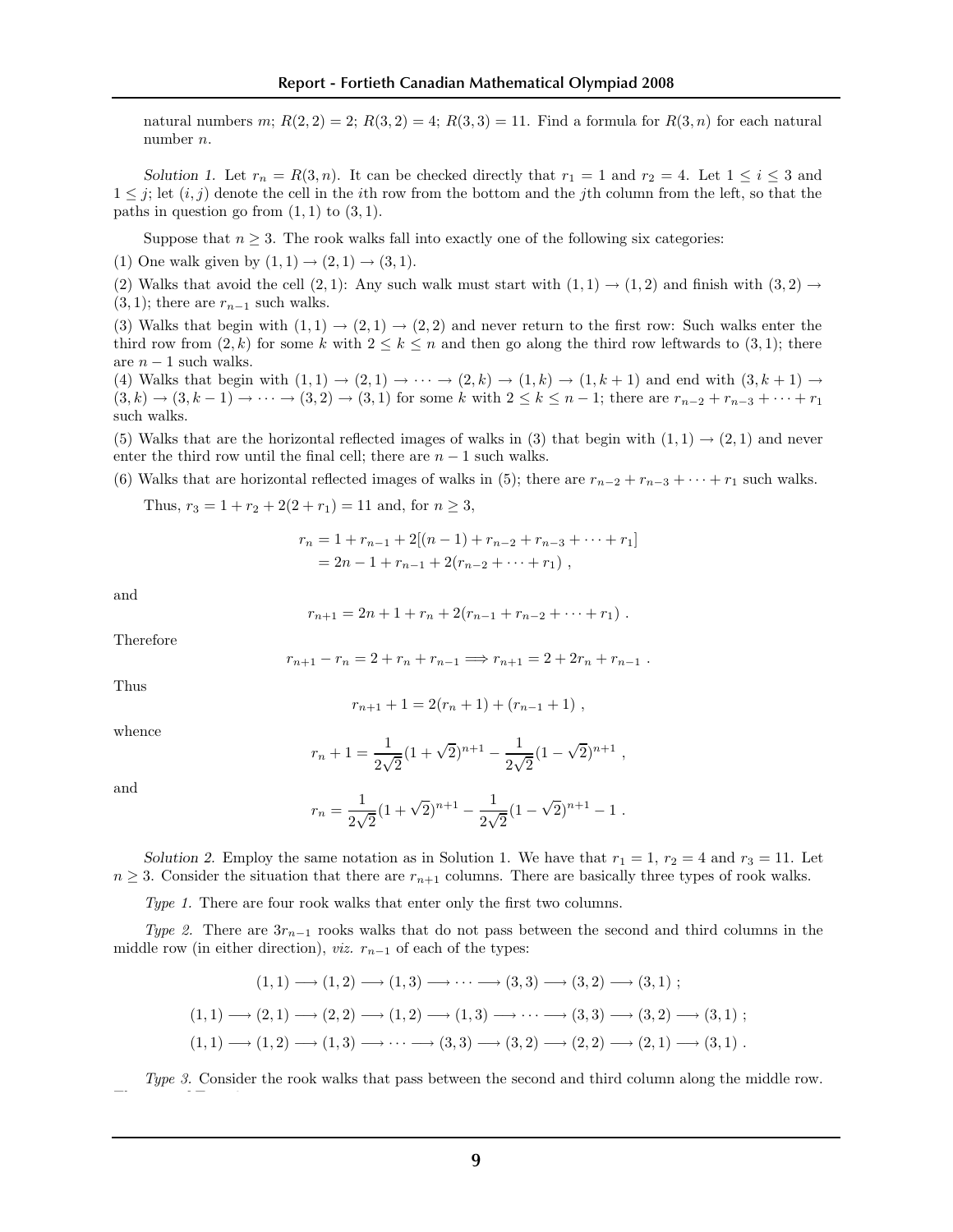They are of Type 3a:

$$
(1,1) \longrightarrow * \longrightarrow (2,2) \longrightarrow (2,3) \longrightarrow \cdots \longrightarrow (3,3) \longrightarrow (3,2) \longrightarrow (3,1) ,
$$

or Type 3b:

$$
(1,1) \longrightarrow (1,2) \longrightarrow (1,3) \longrightarrow \cdots \longrightarrow (2,3) \longrightarrow (2,2) \longrightarrow * \longrightarrow (3,1) ,
$$

where in each case the asterisk stands for one of two possible options.

We can associate in a two-one way the walks of Type 3a to a rook walk on the last  $n$  columns, namely

 $(1, 2) \longrightarrow (2, 2) \longrightarrow (2, 3) \longrightarrow \cdots \longrightarrow (3, 3) \longrightarrow (3, 2)$ 

and the walks of Type 3b to a rook walk on the last  $n$  columns, namely

$$
(1,2) \longrightarrow (1,3) \longrightarrow \cdots \longrightarrow (2,3) \longrightarrow (2,2) \longrightarrow (3,2) .
$$

The number of rook walks of the latter two types together is  $r_n - 1 - r_{n-1}$ . From the number of rook walks on the last n columns, we subtract one for  $(1, 2) \rightarrow (2, 2) \rightarrow (3, 2)$  and  $r_{n-1}$  for those of the type

 $(1, 2) \longrightarrow (1, 3) \longrightarrow \cdots \longrightarrow (3, 3) \longrightarrow (2, 3)$ .

Therefore, the number of rook walks of Type 3 is  $2(r_n - 1 - r_{n-1})$  and we find that

$$
r_{n+1} = 4 + 3r_{n-1} + 2(r_n - 1 - r_{n-1}) = 2 + 2r_n + r_{n-1}.
$$

We can now complete the solution as in Solution 1.

Solution 3. Let  $S(3, n)$  be the set of self-avoiding rook walks in which the rook occupies column n but does not occupy column  $n+1$ . Then  $R(3, n) = |S(3, 1)| + |S(3, 2)| + \cdots + |S(3, n)|$ . Furthermore, topological considerations allow us to break  $S(3, n)$  into three disjoint subsets  $S_1(3, n)$ , the set of paths in which corner  $(1, n)$  is not occupied, but there is a path segment  $(2, n) \rightarrow (3, n)$ ;  $S_2(3, n)$ , the set of paths in which corners  $(1, n)$  and  $(3, n)$  are both occupied by a path  $(1, n) \longrightarrow (2, n) \longrightarrow (3, n)$ ; and  $S_3(3, n)$ , the set of paths in which corner  $(3, n)$  is not occupied but there is a path segment  $(1, n) \longrightarrow (2, n)$ . Let  $s_i(n) = |S_i(3, n)|$  for  $i = 1, 2, 3$ . Note that  $s_1(1) = 0$ ,  $s_2(1) = 1$  and  $s_3(1) = 0$ . By symmetry,  $s_1(n) = s_3(n)$  for every positive n. Furthermore, we can construct paths in  $S(3, n + 1)$  by "bulging" paths in  $S(3, n)$ , from which we obtain

$$
s_1(n + 1) = s_1(n) + s_2(n) ;
$$
  
\n
$$
s_2(n + 1) = s_1(n) + s_2(n) + s_3(n) ;
$$
  
\n
$$
s_3(n + 1) = s_2(n) + s_3(n) ;
$$

or, upon simplification,

$$
s_1(n + 1) = s_1(n) + s_2(n) ;
$$
  
\n
$$
s_2(n + 1) = 2s_1(n) + s_2(n) .
$$

Hence, for  $n \geq 2$ ,

$$
s_1(n + 1) = s_1(n) + 2s_1(n - 1) + s_2(n - 1)
$$
  
=  $s_1(n) + 2s_1(n - 1) + s_1(n) - s_1(n - 1)$   
=  $2s_1(n) + s_1(n - 1)$ .

and  
\n
$$
s_2(n+1) = 2s_1(n) + s_2(n) = 2s_1(n-1) + 2s_2(n-1) + s_2(n)
$$
\n
$$
= s_2(n) - s_2(n-1) + 2s_2(n-1) + s_2(n)
$$
\n
$$
= 2s_2(n) + s_2(n-1).
$$

(1 <sup>−</sup> <sup>√</sup>

2)<sup>n</sup>−<sup>1</sup> .

<sup>s</sup>2(n) <sup>=</sup> <sup>1</sup>

 $(1 + \frac{1}{2})$ 2) <sup>n</sup>−<sup>1</sup> +